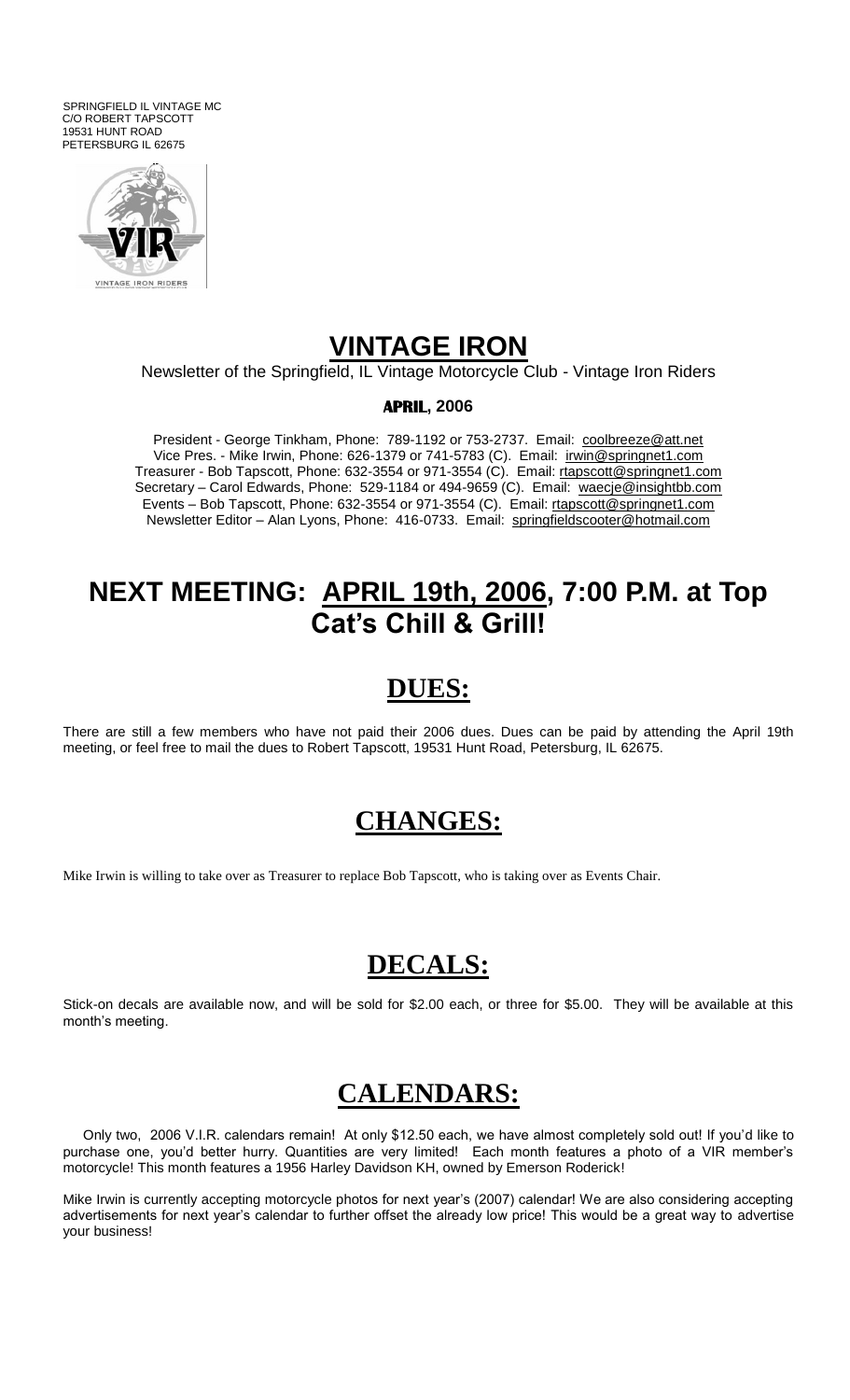## **Upcoming Events**

- V.I.R. Monthly Meeting- Wed., April 19<sup>th</sup> at 7pm .... Top Cats Bar and Grill
- May 7<sup>th</sup>- The 16th Annual A.B.A.T.E. Freedom Rally is on Sunday, May 7th. We meet at the IDOT building (2300 S. Dirksen Pkwy) and leave at 1 o'clock for the capitol. This is a **BIG** event and is an excellent opportunity to show our machines. This year, let's try to ride as a group. If we arrive around noon, we should have plenty of time to get together before we leave. This is also a great chance to gawk at motorcycles and meet riders from around the state. Please bring a stuffed animal for the "Bears for Lil' Buddies" program that gives them to local law enforcement and fire departments.
- Douglas County Museum exhibit in Tuscola will remain open through May 13th.for public viewing. We currently have 5 members who have their machines on display. The museum is in a former grocery store at 700 S. Main Street. As you come into Tuscola from the west on Rte 36, go under a railroad overpass (highway underpass). Turn left (north) at the first stoplight. The building is on your left (west side of the street) about a block or so north of the stoplight. The hours are Monday through Saturday 9 a.m. to 4 p.m. and Sunday 1 p.m. to 4 p.m. If you want in anytime after that, all you have to do is call Lynnita Brown, the museum"s director, at her home: (217) 253-4620.
- Petersburg Races It's been reported, that Petersburg will continue to have motorcycle races, beginning this spring. Stay tuned for details!
- Lincoln Circuit Ride will be September 16<sup>th</sup> & 17<sup>th</sup> starting in Springfield and including towns up through Pekin, Metamora, Champaign, Danville, Shelbyville and back home.
- Bob Tapscott would like to have an open discussion to see what events the members would like to have this year, and get some themes from it. Some ideas suggested were local shows, rides, group events, events with other clubs, etc. He will put together a survey for the next meeting.

# **President's Prattle:**

New Riding Season is Here!

Don"t be so surprised. We knew it would happen: Winter is gone and riding season is here – if we make it through the tornado season first. For those who did not ride through the winter, it is time to see if the storage techniques and products we discussed last fall really work.

Speaking of rides, I had breakfast last month with Marion "Bunk" Flatt, an old family friend who lives in Monmouth. In the early – mid "50s, Bunk would work for my dad on the farm at times. His mode of transportation was the first year Hydraglide that Harley made. My brother Ron and I were fascinated by that Panhead **and** had our very first motorcycle rides behind Bunk on his bike. I guess something took, because Ron and I are still deeply immersed in motorcycling with no signs of letting up.

Yes, old bikes and old memories: that is one of the reasons so many of us like these older machines. Somehow, it is more fun to re-ride old trails (and discover new ones) than it is just to read about them in a diary. Our bikes can still be as much fun as they were "in the day." It is up to us to make sure they stay that way – and that we stay that way too!

# **OLD MAGAZINES:**

Do you have an excess of old calendars, magazines, etc. containing pictures of motorcycles that might be of interest to other members? Rather than discarding them, bring them to the next meeting. Maybe someone would like to have a picture out of them!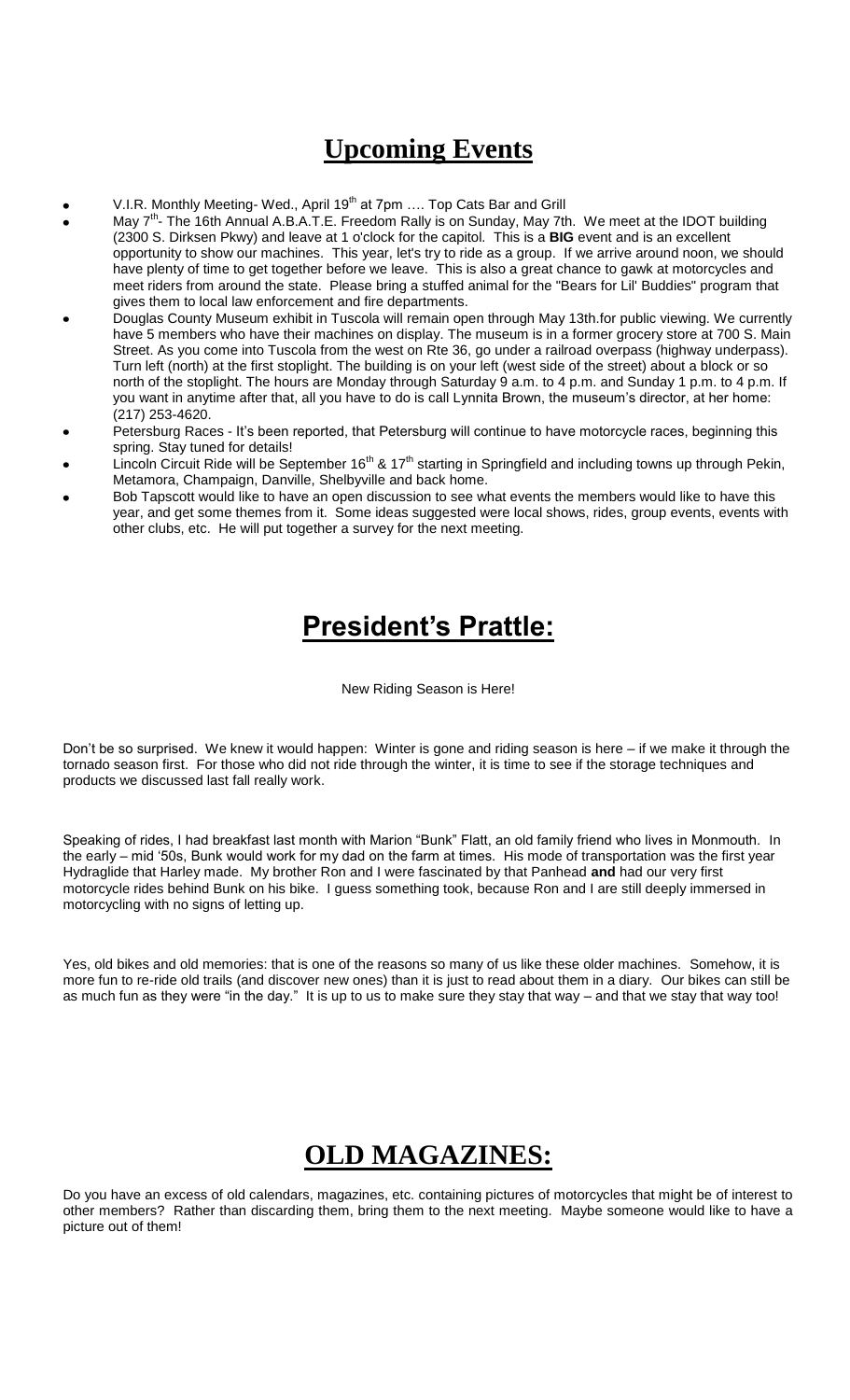# **MOTORCYCLE SAFETY**

Warm weather, is finally here! Historically, this is the most accident-prone time of the year, regarding motorcycle accidents. Some automobile drivers seem to forget about motorcycles, after not seeing them all winter. NOW is a great time to check the air pressure in your tires, and make certain that the headlight and taillight are adjusted correctly, and working properly!

#### FUTURE NEWSLETTERS

 If any members would like to contribute any articles of interest toward future monthly newsletters, please e-mail Al Lyons, and he will include them in future newsletters. We"d like future newsletters to feature a particular "motorcycle of the month." Our club represents a wide variety of motorcycle ownership and interest! Perhaps you could send him an e-mail, with details on a particular model, the years they were produced, the size of the motorcycle, production figures, etc. Each and every one of us has a lot of knowledge, and it would be great to share this knowledge with the rest of the members!

## **V.I.R. CLASSIFIED ADS**

FOR SALE: 1975 (first year) HONDA GOLDWING in very good shape. Partial parts bike (*sans* engine) also available. Interested parties can contact Steve Kren at [spfldtown4@sbcglobal.net](/cgi-bin/compose?mailto=1&msg=0C95FF39-2BF7-441F-9AC5-1E71A68D027C&start=0&len=253622&src=&type=x&to=spfldtown4@sbcglobal.net&cc=&bcc=&subject=&body=&curmbox=00000000-0000-0000-0000-000000000001&a=a282a2f6917543ace294fcc579d27bef1219295d94c2c1828981b31fed45f231) or 487-9031

Wills - Trusts – Probate Personal Injury George W. Tinkham, attorney-at-law 1119 S. 6th Street, Springfield, IL 62703 523-8300

FOR SALE: 1969 BSA LIGHTNING 650 cc. New paint, tires, battery, seat, handlebars, and pegs. Forks rebuilt. Carb rebuilt. Updated rectifier. 1500 miles on engine. Photos available. \$4200 OBO Contact Larry Bradley 217-638-2964 or [bradley990@insightbb.com](mailto:bradley990@insightbb.com) References: Dave Young has worked on this bike, and owner is an acquaintance of Dave Yost.

REWARD: Paying cash for pre-1946 Illinois motorcycle license plates. Contact Alan…217-416-0733 or springfieldscooter@hotmail.com